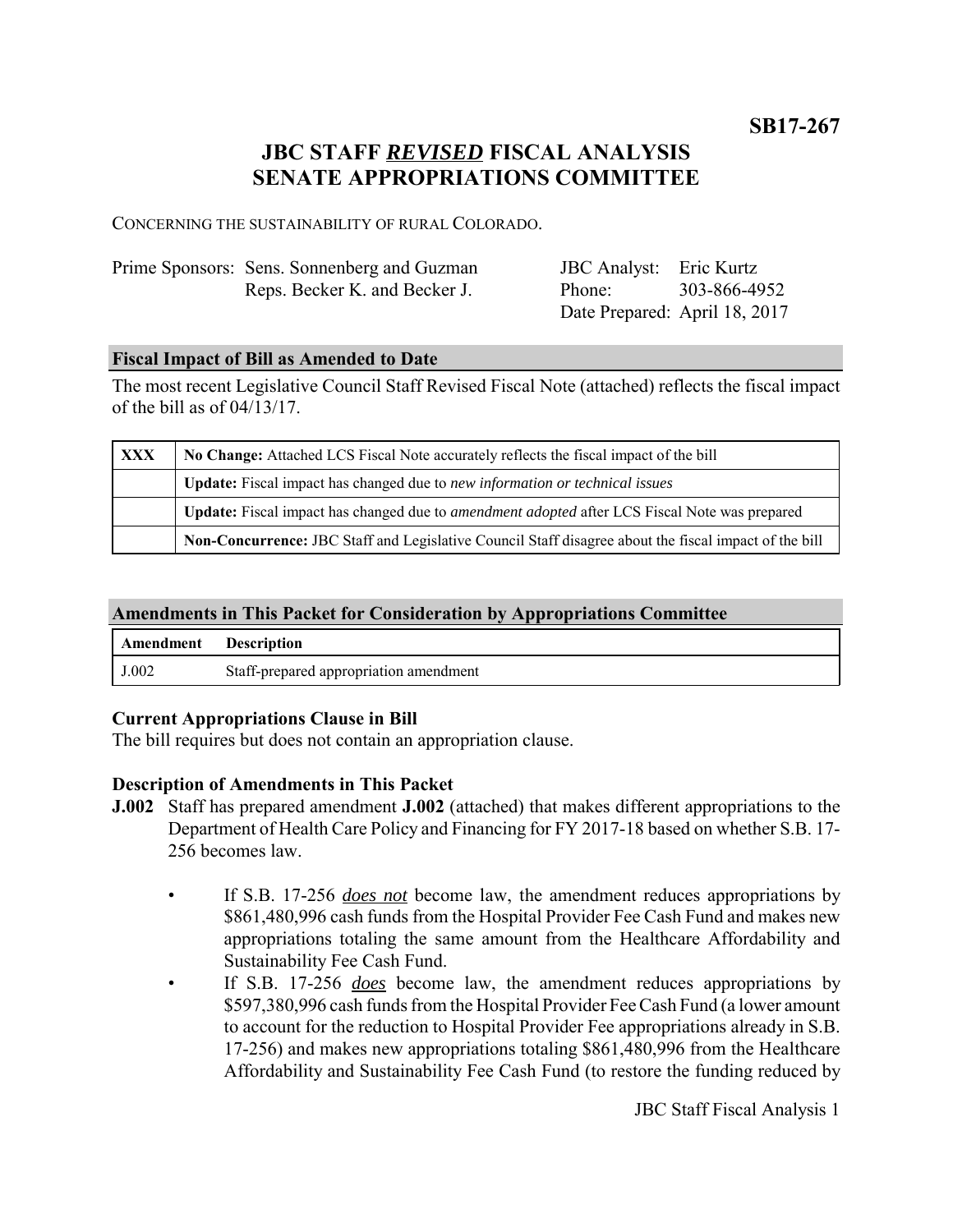S.B. 17-256). The amendment assumes the Department will receive \$264.1 million matching federal funds as a result of restoring the reduction in S.B. 17-256.

In addition to the changes to appropriations for the Department of Health Care Policy and Financing, the amendment appropriates to the Department of Education for FY 2017-18 \$79.0 million cash funds from the State Public School Fund for payments to rural school districts and small rural school districts pursuant to the new Section 22-54-139 (1), C.R.S., added by the bill.

## **Points to Consider**

## *TABOR/Excess Revenue Impact*

1. The Joint Budget Committee has proposed a budget package for FY 2017-18 based on the March 2017 Legislative Council Staff revenue forecast. The proposed budget package eliminates the projected \$264.1 million of revenue in excess of the Referendum C cap for FY 2017-18. This bill is projected to result in revenue in excess of the Referendum C cap of \$115.5 million in FY 2017-18, due to the provision in the bill that lowers the Referendum C cap. The \$115.5 million in excess of the Referendum C cap will need to be refunded from the General Fund.

The budget package proposed by the Joint Budget Committee allocates \$11.7 million General Fund to be available to fund 2017 legislation that is not accounted for in the budget package. The \$115.5 million increase in the General Fund obligation for a TABOR refund as a result of this bill exceeds the \$11.7 million allocation for new legislation.

2. The Legislative Council Staff Revised Fiscal Note, dated 04/12/17, assumes that all but \$15.7 million of the revenue to the Healthcare Affordability and Sustainability Enterprise would be exempt from TABOR, but some of the expenditures for administration may need to be counted as TABOR revenue. When money from an enterprise is paid to a government agency that is not an enterprise that payment is TABOR revenue. It is not clear what the boundaries will be for the Enterprise. For example, will the Enterprise include part of the Colorado Benefits Management System and Medicaid Management Information System, or will payments for administration of these information technology systems cross the boundary of the enterprise and need to be counted as TABOR revenue?

## *Future Fiscal Impact*

3. The bill is projected to result in future General Fund obligations, beginning in FY 2018-19, of \$29,375,000 per year, composed of some combination of the General Fund payments for the Certificates of Participation and the General Fund obligation for a TABOR refund as a